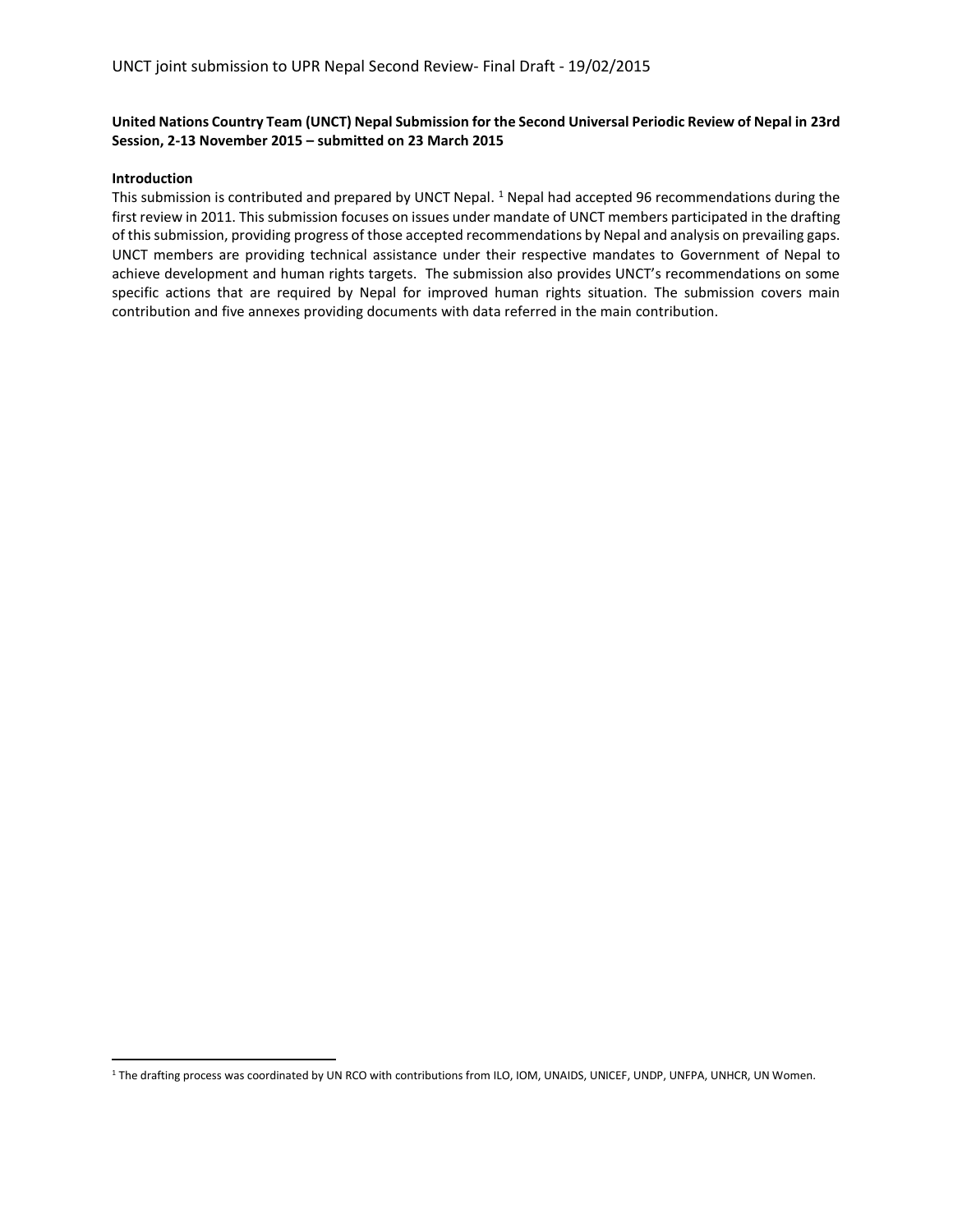# **I. Background and Framework**

# **A. Scope of international obligations**

- 1. Nepal has ratified 7 core human rights Conventions and major ILO Conventions. Nepal is yet to become party to other key Conventions. **UNCT recommends Nepal to ratify international instruments including:** 
	- Convention on Enforced Disappearances
	- Convention on Migrant Workers
	- Refugee Convention and its Protocol
	- Convention relating to the Status of Stateless Persons
	- Convention on the Reduction of Statelessness
	- ILO Conventions 87, 102 and 189
	- Optional Protocol- CAT
	- Optional Protocol- ICESCR
	- Optional Protocol on Communication Procedures CRC

# **B. Constitutional and legislative framework**

- 2. **Constitution:** The first constituent assembly (CA) was dissolved in May 2012 without finishing Constitution drafting. Elections for second CA were held on November 2013. The second CA pledged to draft a new Constitution by 22 January 2015. However, there has not yet been an agreed draft. The political parties have ongoing disagreements on major issues such as state restructuring; the new electoral, governance and judicial systems. Similarly, there are voices outside the CA mainly the indigenous groups on identity based state restructuring.
- 3. Drafts prepared for the new Constitution incorporate many provisions on human rights and fundamental freedom; however some critical issues require attentive deliberations. The citizenship provisions which state citizenship can be acquired only if both parents are Nepali are more restrictive than prevailing laws, and if adopted as such increase the risks of statelessness. The Interim Constitution prohibits discrimination on the grounds of sex, caste, ethnicity, religion, origin, language or ideological conviction, however does not cover discrimination on the ground of sexual orientation and gender identity (SOGI) and health conditions, and there is inadequate definition of the principle of equality between men and women and prohibition of direct and indirect discrimination against women in public and private domains. **UNCT recommends incorporating provisions in the new Constitution prohibiting discrimination on all grounds and guaranteeing substantive gender equality; ensuring independent and equal rights of Nepalese men and women to acquire, transfer, and retain citizenship; and to grant citizenship to children based on the citizenship of either parent.**
- 4. **Civil and criminal codes:** In 2014 the draft criminal and civil codes were submitted to the Parliament. The draft codes contain important improvements in civil law and criminal justice. However some provisions require revisions including short statutory limitation even for very serious offences.<sup>2</sup> In addition inadequate sentences are set out even for serious crimes.<sup>3</sup> Provisions on criminalization of HIV transmission, HIV exposure or failure to disclose HIV status; considering sexual acts other than heterosexual as "unnatural sex"; legalising marriage between male and female; limiting the caste based discriminations in only in public places only are of great concerns.
- 5. **Children's Bill:** Children's Bill 2012 addresses major gaps however; it does not specify and clarify roles and responsibilities of the statutory bodies. It also lacks definition of the key terms; provisions on required administrative, judicial, social and educational measures to protect all children in need of care and protection; prohibition of all forms of violence against children; low level of minimum age of criminal responsibility, and measures to protect child victims and witnesses of crimes. **UNCT**

 <sup>2</sup> For instance the criminal codes provide one year statutory limitation on rape, three months for child marriage, six months for disappearance and torture cases 3 For instance punishment for torture is up to five years, paedophilia is up to three years and child marriage is up to one year only.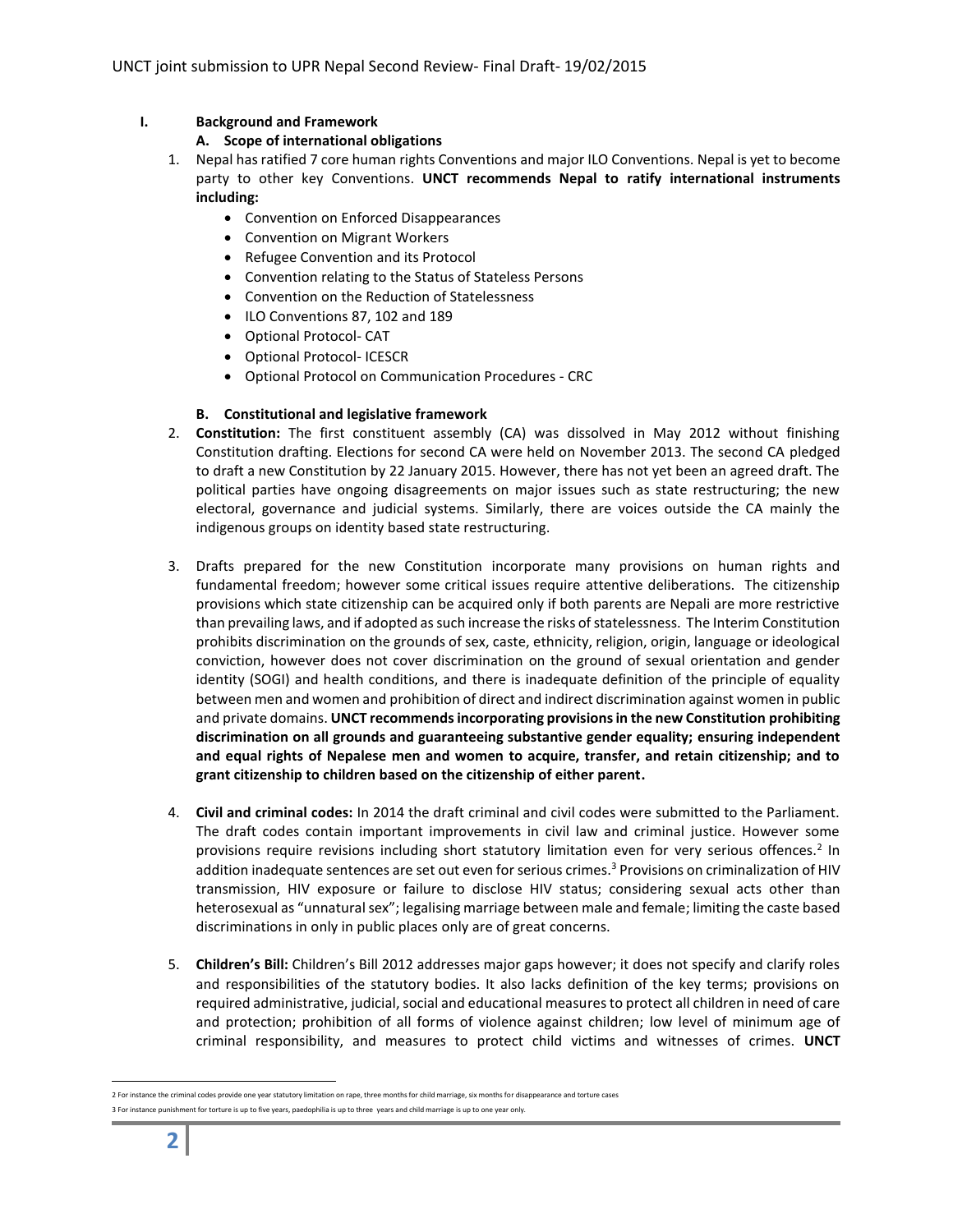**recommends bringing criminal and civil codes and Children's Bill in full compliance with international human rights law.** 

## **C. Institutional and human rights infrastructure and policy measures**

- 6. **National Institutions:** National Human Rights Commission (NHRC) Act 2012 needs amendments following Supreme Court directives. The commissioners were appointed in October 2014 with significant delay. NHRC also retained its "A" status with ICC in November 2014. However adequate staffing is still a concern with less than 50% of required staff onboard. Human rights service bill is still pending which is delaying staff recruitment. The National Women Commission (NWC); National Dalit Commission; Muslim and Minority Commission face inadequate resources, capacities and outreach. There are no legal and procedural guarantees of independence of these commissions with political appointments, limited staff and resources. While NWC is governed by an Act, albeit not adequately providing independence, other two commissions do not have enabling laws, and governed by the Government ministry.
- 7. National Human Rights Action Plan 2014- 2018 (NHRAP) was launched incorporating many UPR and TB recommendations however this is very generic without prioritization of key interventions. The oversight mechanism (apart from NHRC) is very big to be effectively functional.
- 8. There is no nationally specialised mechanism responsible for independent child rights monitoring. There is lack of resources to ensure adequate attention and prioritization of children's rights and protection agenda in the work of the national institutions. **UNCT recommends ensuring independence of national institutions including appropriate legal frameworks; equip these institutions with adequate human and financial resources; introducing specialized, accessible and child-friendly complaints handling mechanism.**
- 9. **Gender responsive and child centred budget:** Gender responsive budget allocation has increased to 21.93% in 2014-15 from 11.30% in 2007-08. Government has allocated targeted budgets in grants to local communities. However, there is limited capacity to monitor the budget allocations, track expenditure and real progress achieved. Existing institutional mechanisms established for ensuring gender equality suffer from limited Infrastructure, development programs, budget allocation and human resources. The annual budget of the line Ministry was only 0.22% of the total budget in 2012/2013. Women and Children Offices suffer resource gap despite their large mandate.<sup>4</sup> Major concerns regarding budgetary allocations for children are very low allocations for child protection, particularly as compared to other social sectors and the declining share of the national budget for Education.5 **UNCT recommends increasing the investments for gender equality; systematically monitoring resource allocation for children ensuring substantial budget allocation for child protection and strengthening the institutional capacity to monitor budget allocations, track expenditures and assess the impact.**
- **III. Implementation of international human rights obligations, taking into account applicable international humanitarian law.**
- A. Equality and non-discrimination
	- 10. **Gender equality:** Despite legal reforms deeply entrenched social norms continue to constrain implementation of laws and policies limiting substantive gender equality in practice. Women and girls face discrimination and exclusion from opportunities, resources, participation, and development gains across the board of social, economic, cultural, civil and political life. There is lack of adequate sex disaggregated data and multiple capacity constraints, including limited monitoring and weak national

 <sup>4</sup> Women and Children officers have mandate to address the needs of women, children, people with disabilities and senior citizens.

<sup>5</sup> Budget for the School Sector Reform Plan has been reduced from by US\$ 51 million in 2014/2015 compare to last fiscal year.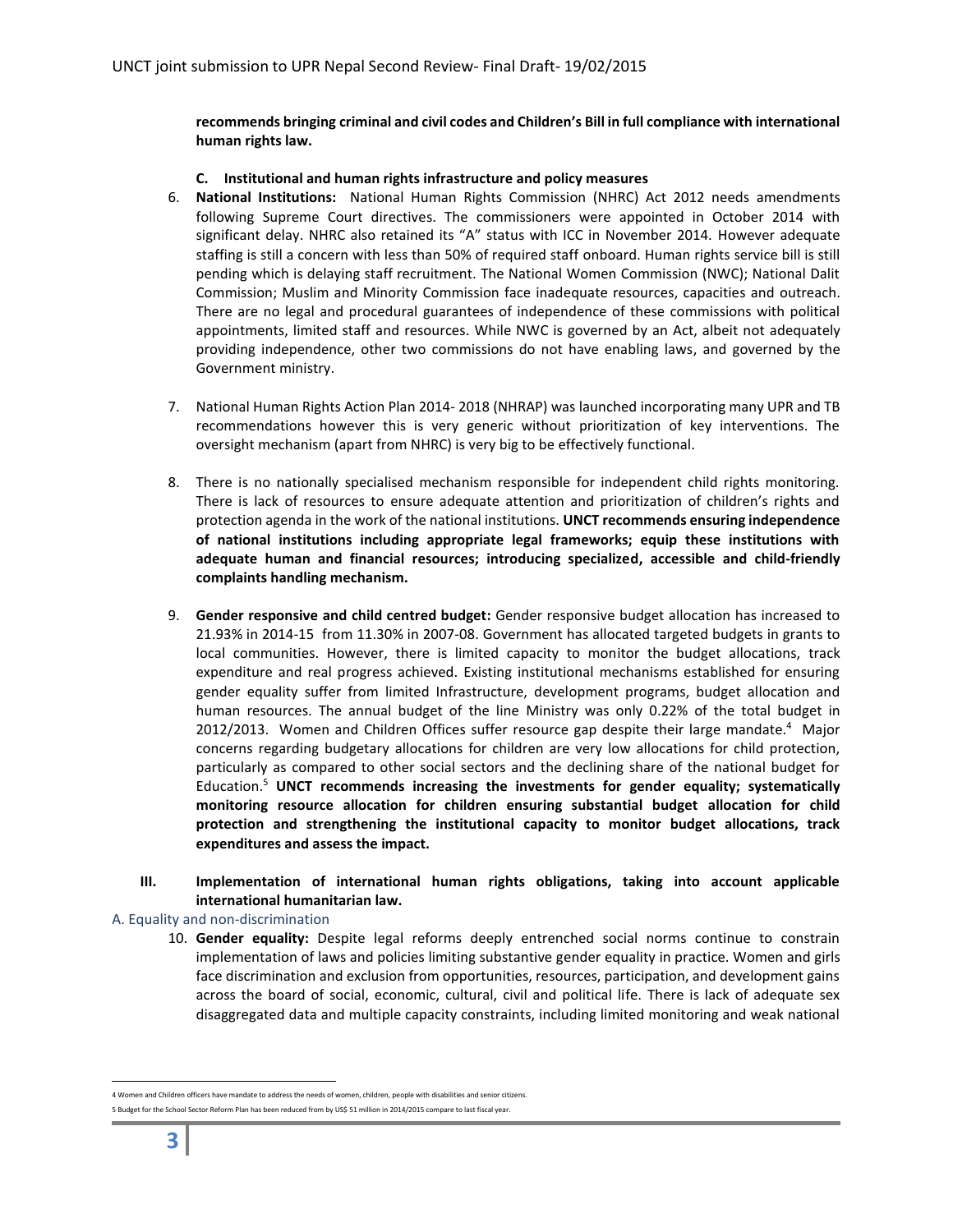machinery. Almost 56 discriminatory laws were amended in 2006<sup>6</sup>, and further 32 laws were proposed for amendment in 2014. However, still 65 laws have been identified as having adverse effects on promoting gender equality and empowerment of women7 . **UNCT recommends adopting and strengthening implementation of non-discriminatory legislation and policies to achieve gender equality; increasing investments; strengthening institutional capacity to promote substantive equality; enhanced gender statistical capacities for effective monitoring and accountability mechanisms.**

- 11. **Caste Based Discrimination:** Caste-based Discrimination and Untouchability Act 2011 was a positive step towards addressing deep rooted caste-based discrimination (CBD). However dalits continue to face social and economic exclusion, and CBD incidents still prevalent at public and private places. Despite some progress based on improvements in education level as well as community development and awareness programs, many dalits continue to lack awareness about the legal guarantees. There is limited understanding and capacities of authorities to implement the Act. NDC has been entrusted with implementation of this Act but face constraints. A positive development though is a Joint monitoring mechanism<sup>8</sup> providing better approach at monitoring the incidents.
- 12. **Sexual Orientation and Gender Identity, People living with HIV and other infectious diseases:** Following Supreme Court directive third gender is recognized in identity documents. Prejudice prevails for female sex workers, people injecting drugs, trans-genders, and PLHIV. Female sex workers experience violence in custody and health setting. <sup>9</sup> Under prevailing law mandatory test orders may be issued against PLHIV and other infectious disease without prior informed consent. There are also possibilities of the exclusion of PLHIV from employment, travelling or residential opportunities.
- 13. **Children:** Children are discriminated on the basis of gender, caste, ethnicity, religion, disability, economic status and HIV status. According UNICEF study, 2012<sup>10</sup>, nearly 40 percent of children aged 7-14 years believed that not all children are treated the same. Boys, richer children and younger children are perceived as being treated better. Poorer children, lower caste/ethnicity children and 'undisciplined/disobedient/dishonest/notorious children' are perceived as being treated worse. **UNCT recommends introducing legal, administrative and practical measures including allocation of adequate budget and resources to eliminate all forms of discrimination based on gender, age, cast and disability, SOGI, health conditions and other grounds.**

## B. Right to life, liberty and security of person

- 14. **Gender Based Violence:** There have been consistent efforts in eliminating violence against women, including adoption of Domestic Violence (DV) Act; National Strategy and Plan of Action<sup>11</sup> etc. However prevalence remains high. A 2013 study<sup>12</sup> identified major challenges as weak implementation of laws, as well as gaps in the legislation. DV is not considered a crime against state, and marital rape is common; 35 day statutory limitations still prevails. The criminal code, yet to be endorsed, proposes one year statutory limitation for rape; this is insufficient, and does not cover all sexual abuses.
- 15. Another major obstacle is the severe lack of rights awareness among women and the severe social stigma attached to sexual violence. 'Compromise', where victims are encouraged to negotiate a

 <sup>6</sup> Amending Some Nepal Acts to Maintain Gender Equality Act 2006

<sup>7</sup> Ministry of Women, Children and Social Welfare (MoWCSW), National Review on the implementation of the Beijing Declaration and Platform for Action (1995) and the Outcomes of the Twenty-Third Special Session of the General Assembly (2000), July 2014, pp. 20-41; available at http://www.unwomen.org/~/media/Headquarters/Attachments/Sections/CSW/59/National\_reviews/Nepal\_review\_Beijing20.pdf; Beyond Beijing Committee (BBC) and National Network for Beijing-review Nepal (NNBN), Civil Society Report on Beijing+20, November 2014.

<sup>8</sup> A Joint Monitoring Group has been established at the NDC with membership of Prime Minister's Office, National Women's Commission, NHRC, National Foundation for Development of Indigenous Nationalities and Dalit NGO Federation.

<sup>9</sup> UNDP, UNFPA, APNSW, SANGRAM 2015 the rights evidence sex work, violence and HIV in Asia a multi-country qualitative study

<sup>10</sup> Knowledge, Attitude and Practice study UNICEF, 2012

<sup>11</sup> National Strategy and Plan of Action related to Gender Empowerment and Ending Gender Based Violence 2012-2017

<sup>12</sup> UNFPA, UN Women, UK Aid, UCL, CRHEPA 2013 GBV tracking study.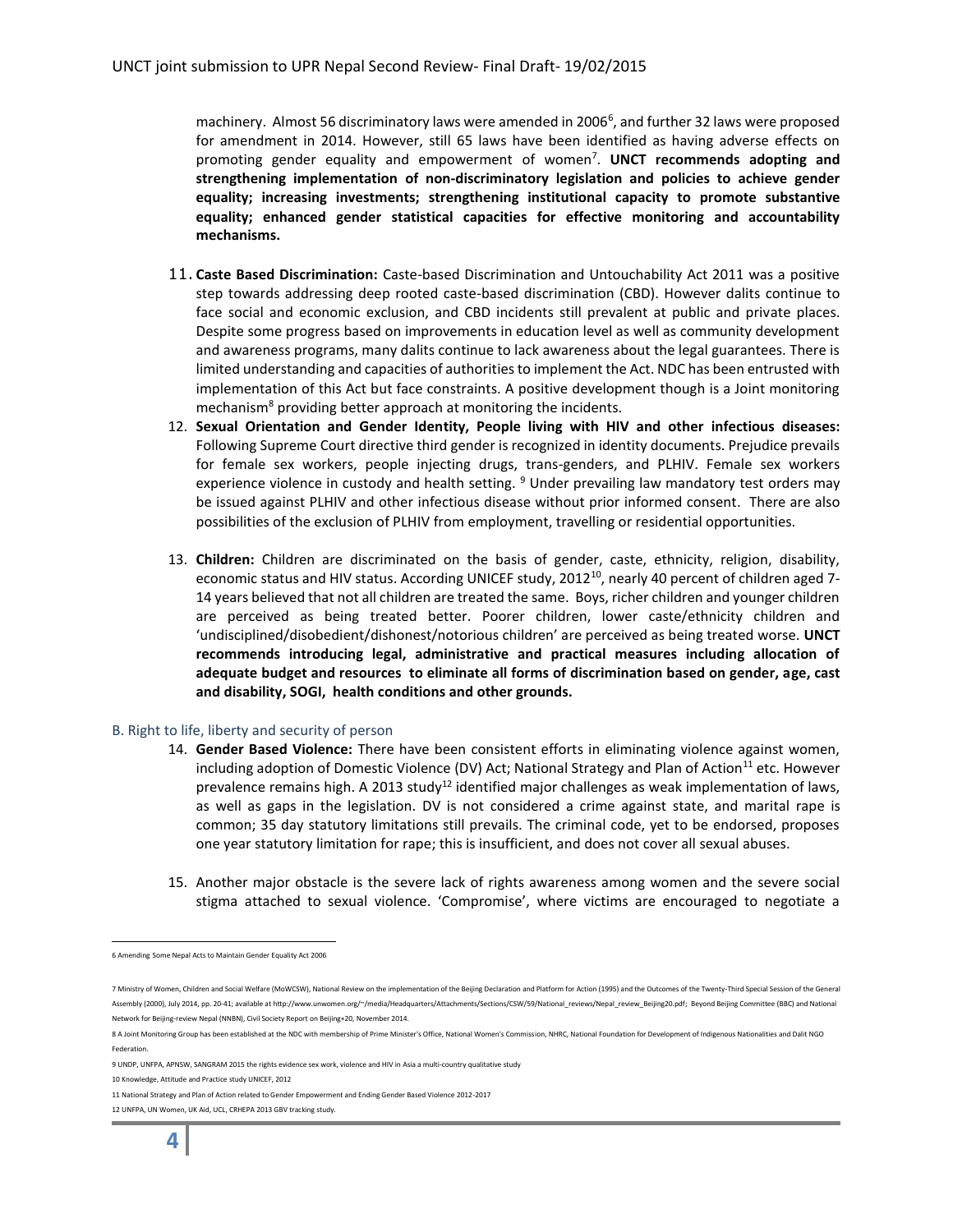settlement with the perpetrators outside the legal system, is widespread. A Recent survey<sup>13</sup> finds that more than one in five women reported a lifetime experience of physical violence and more than one in ten a lifetime experience of sexual violence. Trafficking of girls for sex work is a particular problem; other specific forms of violence include dowry-related violence, widow abuse, polygamy and accusations of witchcraft.

- 16. **Harmful traditional practices:** Women and girls continue to suffer a number of harmful traditional practices including *Chaupadi* and child marriage. *Chaupadi14* primarily practiced in the Mid and Farwestern regions. Government developed "*Chaupadi* Practice Elimination" Directive in 2007, however progress has been limited. **UNCT recommends amendments in DV Act; ensuring mechanisms to implement and monitor the legal and policy measure to address GBV; revision of statutory limitation of rape and sexual violence including in the criminal code; developing nation-wide data collection system and initiating fast tract court system to address VAW/C case, ensure engagement of men, boys in programs.**
- 17. **Child labour:** 2010 survey <sup>15</sup> shows over 40% of children (5 to 17 years) are working with majority in rural areas. Family-based and informal sector work is not covered by current child labour legislation, and the age of admission to hazardous work stands at 16 years. Nearly half of the children who work in hazardous labour are deprived of education, food and health care and face psychological, physical or sexual abuse by their employers. Child Labour Elimination Committee formed in 2014 mandated to advice Government has yet be effective. Labour administration need to be strengthened and decentralized to improve monitoring mechanisms for elimination of child labour and forced labour in informal sectors. Database on labour force need to be strengthened further incorporating sectorial labourers. **UNCT recommends amendments in Child labour Act and revision of draft Child Labour Elimination Policy ensuring prohibition all forms of hazardous labour under 18 years, clearly specifying hazardous labours; endorsement and implementation of revised National Master Plan and increasing number of labour inspectors with extended mandate to cover informal and domestic work sectors.**
- 18. **Bonded labour:** Former Bonded agriculture labour (*Haliyas)* continued to live in deplorable conditions, with inadequate access to food, housing, health, education and fair conditions of employment. Girl bonded labour (*Kamlari*) still exist despite legally prohibited. Absence of adequate legislation to protect all former bolded labour remains a challenge. **UNCT recommends enacting of new law covering all forms of bonded labour including kamlaris ensuring protection of their rights.**

## C. Administration of justice, including impunity, and the rule of law

19. **Justice system:** Judgment Execution Directorate established at all tier of courts has succeeded apprehension of approximately 1100 convicts. Despite the progress, there are thousands of decisions pending execution. Insufficient laws and poor coordination among justice institutions are contributing for limited implementation of court decisions. Justice sector coordination secretariat<sup>16</sup>at national and district level; revised special operational guideline on in-camera benches and establishment of in camera benches in 15 districts have shown some progress in handling SGBV cases. However, support systems and procedures are yet to be established for in-camera benches. Continuous hearing system operational in several district courts has also contributed for effective trials of SGBV cases with minimal delay. 1924 cases have been heard using continuous hearing of which 842 have been decided. However, the system needs to be institutionalised with strengthened and accountable law enforcement and prosecution.

 <sup>13</sup> Nepal Demographic and Health Survey, 2011

<sup>14</sup> Chaupadi is a traditional practice of segregation of women during menstruation and after child birth forcing them to stay in cow sheds.

<sup>15</sup> Nepal Child Labour Report, ILO, 2010

<sup>16</sup> Justice sector coordination secretariat includes representative from Ministry of Law and Justice, Ministry of Home Affairs, courts, Prison Management department, Nepal Police, Attorney General's Office, NBA, and representative from civil society. At district level this mechanism include Chief district Office, Local Development Officer, district representative of PMD, NP, Prosecutors' Office, NBA and local NGO.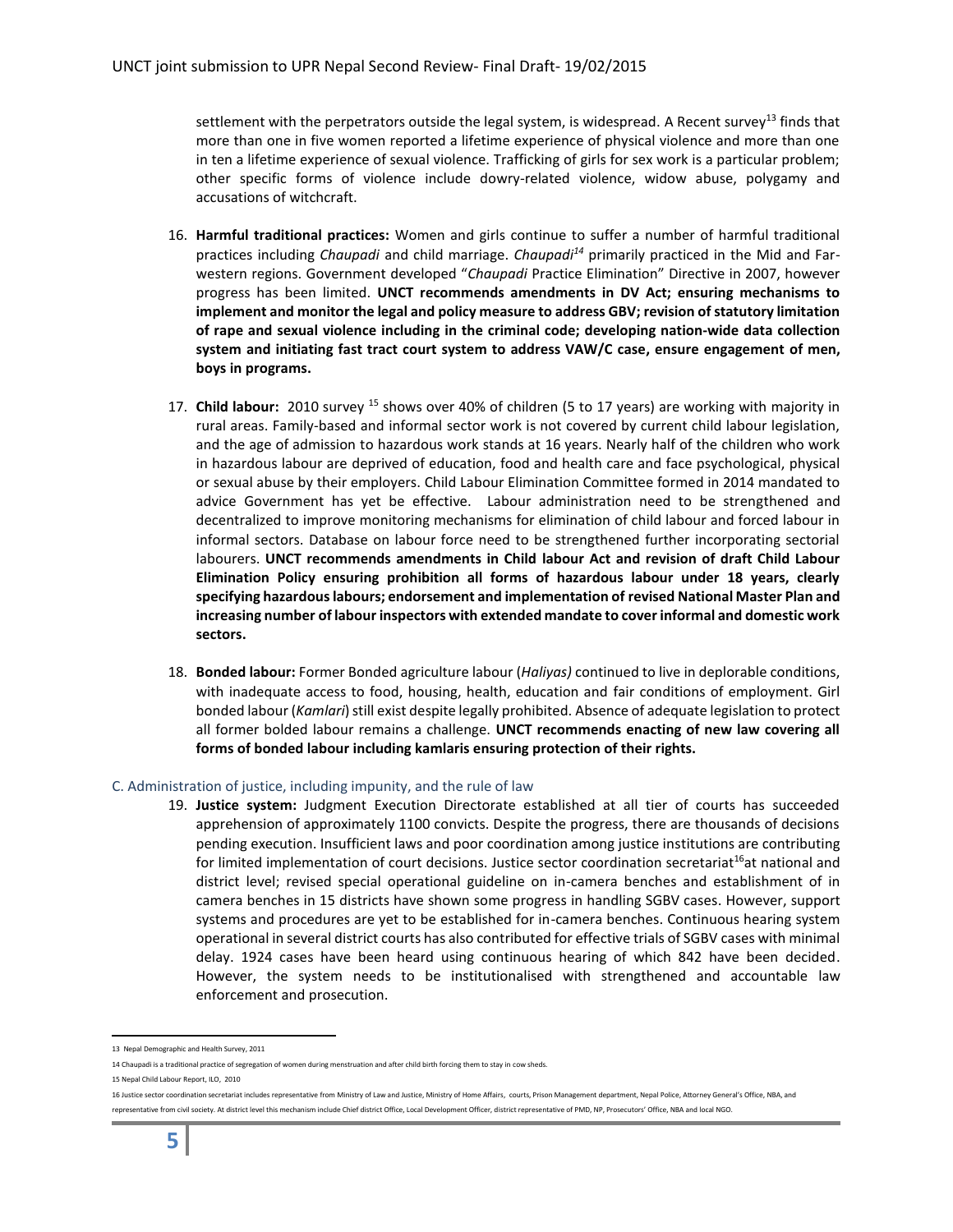- 20. Socio-Legal Aid Centres (established in 5 districts) helped in improved access by women and vulnerable groups in those districts with 1681 persons benefited from remedial legal aid services and over 22,000 from preventive legal aid services. New code of conduct for lawyers (2014) stipulates lawyers' responsibility providing legal aid to poor and vulnerable mandatorily. However the existing legal aid law need revisions in line with internal obligation as well as with interim constitution.
- 21. **Justice for Children**: International standard while dealing with juveniles has not been fully applied. Minimum age of criminal responsibility is set at 10 years. Measures and mechanisms for diversion, restorative justice, and alternatives to custodial sentencing are absent in law and practice. Children are often held in detention without charge, not brought before a judge within the required time, denied access to legal or other assistance, and placed in detention for petty crimes. Conditions in most detention facilities are very poor, and children are in risk of being detained with adults, particularly due to non-reliable age verification in absence of effective birth registration system. Juvenile Benches are functional in 56 districts, however, cases involving juveniles and adults together are not handled by these benches and their specialised support is not extended to child victims and witnesses. **UNCT recommends increasing minimum age of criminal responsibility; clearly defining and applying childfriendly procedures, including diversion; introducing effective measures of age verification process; and ensuring special protection measures for victims and witnesses of crimes particularly children.**
- 22. **Transitional Justice (TJ) and Right to effective remedy:** In 2013 Government passed an Ordinance to establish a Commission on Investigation of Disappeared Persons, Truth and Reconciliation. The Ordinance faced heavy criticism and was challenged by victims at the Supreme Court. The Court issued a landmark decision in January 2014 ordering revision of the Ordinance in line with international human rights obligations and the Interim Constitution. A new TRC Act governing establishing two commissions was passed in May 2014 which is again challenged at the Supreme Court on the ground that it contradicts the Court decision of January 2014. The case is still sub-judice at the Court. However, Government moved ahead with appointments of the commissioners for both commissions. Conflict victims have felt excluded from the TJ process and fear that their voices are not being heard. They are not satisfied with the Government's sole focus in establishing the mechanisms and demand that their other needs and aspirations are met ensuring victim centered TJ process.
- 23. Amidst the multitude of challenges in prosecuting conflict related cases, perpetrators in one case were convicted by a district court in December 2014. Although there were concerns that the sentences were low and disproportionate to the seriousness of the crime, the verdict is very significant as this is a first conflict related case to have been prosecuted and perpetrators sentenced through regular criminal justice system.
- 24. Conflict related sexual violence (CRSV) and torture victims have not been recognized as Conflict Affected Persons (CAP) excluding them from receiving dedicated services through the Government's Interim Relief Programme. They have faced significant barriers to accessing justice. Without this specific recognition, they may remain outside of any future TJ measures. CRSV cases are yet to be thoroughly investigated and official data concerning CRSV is lacking. Despite considerable achievements in implementing National Action Plan (NAP) on UNSCRs 1325 and 1820 significant challenges remain in taking its dividends to the most conflict affected women and girls. It is essential that reparations programs are gender responsive addressing the different violations women and men experienced during conflict and different needs of women and men post conflict. **UNCT recommends a holistic approach to TJ, consisting of National Consultations, Truth-seeking, Criminal prosecution, Reparations programmes, and Institutional reform. UNCT also recommends that state recognizes survivors of CRSV as conflict victims and their rights to effective remedy is fulfilled.**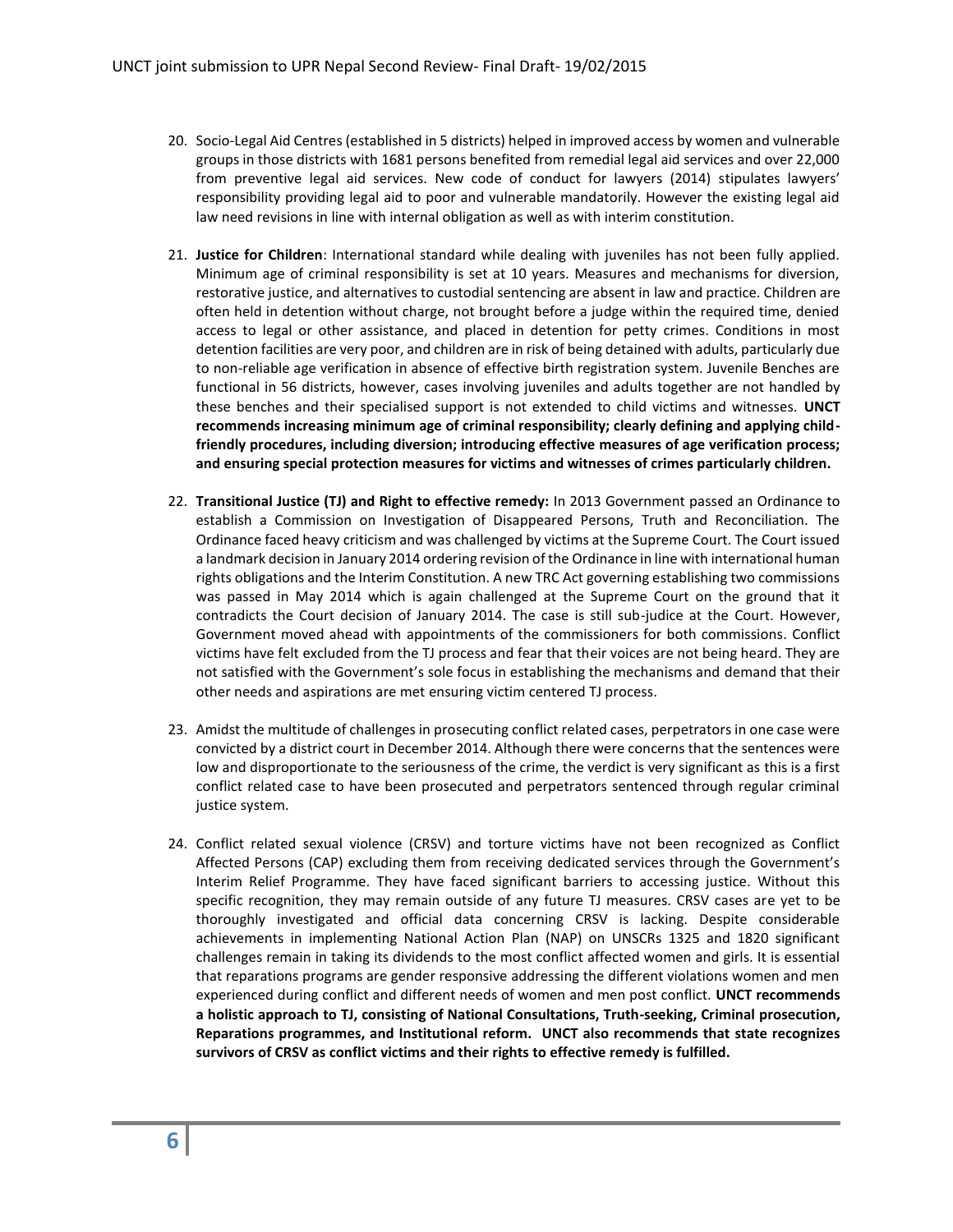#### D. Right to privacy, marriage and family life

- 25. **Child marriage**: The legal age of marriage (20, or 18 with parental consent) is not observed strictly. 29% of girls are married between 15-19 years. Prevalence of child marriage remains alarmingly high. Child marriage is also linked to a high prevalence of child widows (*Vaikalya*), against whom violence and discrimination is rife.17 **UNCT recommends endorsement of National Strategy on Ending Child Marriage; ensuring its implementation with adequate technical and financial resources.**
- 26. **Same Sex marriage:** Civil and criminal code does not recognize same-sex marriage despite Supreme Court decision in 2007. The codes criminalize "unnatural sex"<sup>18</sup> which may be used against same sex practices.
- 27. **Family preservation and support, alternative care of children without adequate parental care**: Most of the family support, child care and protection services are fragmented and implemented by NGOs. However, there are no standards for service provision, except for residential institutions, so the quality of services is not ensured. Despite that majority of children residing in institutions have one or two parents alive, very few programmes focus on de-institutionalisation, early detection and intervention including family support services and family-based alternative care. Over 80% of orphanages are located in major touristic areas indicating that such institutions have become profit-making enterprises that attract donations, mostly from foreign tourists and donors. **UNCT recommends developing and implementing relevant mechanisms and measures to ensure family preservation and the right of a child to grow in a family-like environment; viewing an inter-country adoption within a principle of subsidiarity; ensuring that institutional care is considered as a measure of last resort.**

F. Freedom of religion or belief, expression, association and peaceful assembly, and right to participate in public and political life

- 28. **Women's Participation in political and public life:** Some progress is seen in women's participation in public and decision making roles. There is 29.91% female representation in the Legislature Parliament, 11.5% women at the ministerial level and 4.5% women in judiciary<sup>19</sup>. A 20% quota has been allocated for women and socially excluded groups for the appointment of police, armed police and army. There is also increased representation of women in civil service with 14% overall increase and increase in senior officer position.<sup>20</sup> Despite this progress, women comprise only 15% of Government and semigovernment workforce. Women's participation remains low at the highest levels of decision-making in political leadership, elected offices, public positions, private sector and academia. Women also are underrepresented as voters. Structural barriers (discriminatory laws, institutional barriers) still limit women's options. Capacity gaps mean women are less likely to have the education, contacts and resources needed to become effective leaders. **UNCT recommends adopting further temporary special measures to accelerate women's equal participation and leadership in decision making roles in both public and private spheres.**
- 29. **Economic Empowerment:** Women's participation in and contributions for economic growth are constrained by lack of employment or alternative livelihood opportunities and limited access to economic resources. Only 19.7% households have land and house in the name of women.<sup>21</sup> 72% of economically active women are engaged in agriculture, a rising figure due to extensive male labour migration. Similarly, limited opportunities and the constraints have driven 13.3% women to migrate for labour. **UNCT recommends to recognize, reduce and redistribute unpaid care and home-based labour of women through investments in infrastructure and social services; ensure that employment**

 <sup>17</sup> Nepal Demographic and Health Survey2011

<sup>18</sup> Any other sexual act except between a man and a woman

<sup>19</sup> www.can.gov.np, www.opmcm.gov.np, www.supremecourt.gov.np

<sup>20</sup> Beyond Beijing Committee (BBC) and National Network for Beijing- review Nepal (NNBN), Civil society report on Beijing+20 Nepal, November 2014, p.17.

<sup>21</sup> Central Bureau of Statistics, Population Monograph of Nepal vol. II, 2014 Pg. 265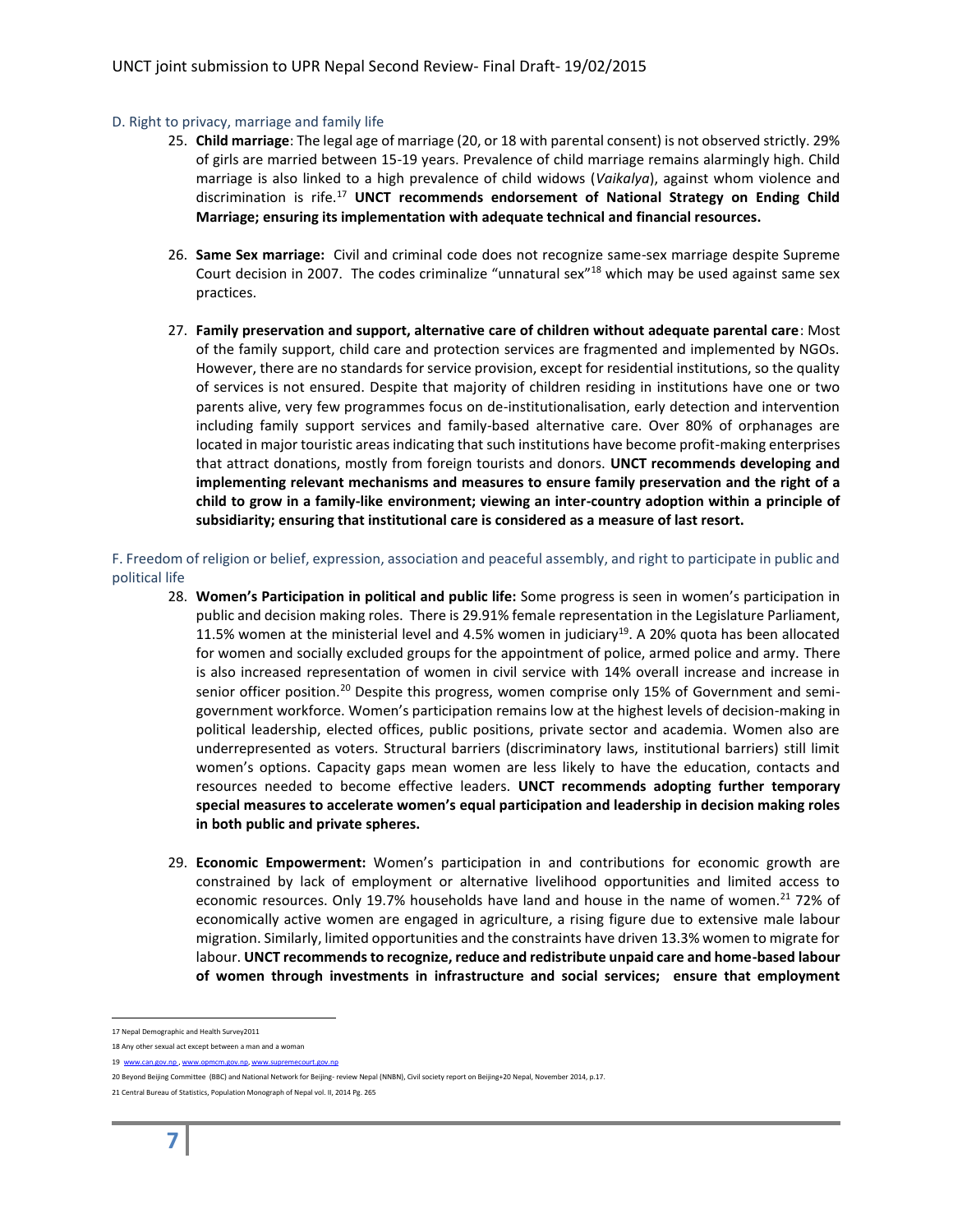**policies improve labour market conditions and advance decent work for women; guarantee women's equal right to inheritance, access, control, and own assets.** 

30. **Children's participation:** Children are being represented in key local government planning processes through children clubs; however, there is limited inclusion of marginalised children in this mechanism. **UNCT recommends addressing the root cause of exclusion and establish a conducive environment for children to associate and participate in decision making processes.**

## G. Right to work and to just and favourable conditions of work

31. **Right to work:** Application Fundamental Principles and Rights at Work (FPRW) remains a challenge despite Government's commitments. Lack of capacity of and meagre resource-allocation to labour administration by Government is a key concern for promoting the application of FPRW. Similarly, women workers in informal sectors, particularly from agriculture and construction sector, are still discriminated on wages for equal value of work. A new labour legislation ensuring gender equality at the work place is yet to be passed. Sexual Harassment at the Workplace Act passed in 2014 with fundamental provisions related to protection from and prevention of sexual harassment at the work place. **UNCT recommends formulating policies, strategies and action proving support for equal employment opportunities and wages for women in formal and informal sectors.** 

## H. Right to social security and to an adequate standard of living

- 32. **Social Security:** Although the coverage of social protection schemes has been increasing, fragmentations of these schemes have reduced their efficiencies. The draft Social Security Bill and National Employment Policy incorporates a number of social protection schemes under labour market governance reform; however, they are yet to be endorsed. **UNCT recommends passages of social security bill and national employment policy ensuring social protection for the workers in the formal sector; more and decent jobs for young women and men; scaling up the child grant to all children.**
- 33. **Nutrition**: Though maternal and young child micronutrient status has improved, anaemia remains a serious public health problem for both women and children, with young children (6-23 months) being the most affected (69%). Maternal feeding practices are far from optimal. Child Grant that was introduced in 2009 to improve nutrition of children seen being effective. In Karnali Zone where it is designed to reach all children under 5, the coverage rate reached almost 80%; leading to a phenomenal increase in birth registration of 90% compared to the national average of 42%. **UNCT recommends approving and implementing the comprehensive Infant and Young Child Feeding Strategy, enhancing nutrition related human resource capacity and finalising development of the updated anaemia strategy.**
- 34. **Water and sanitation**: Disparities still persist in accessing water supply. Data shows there are disparities in access to sanitation among different social and economic groups and ecological and development regions, rural and urban set up. This has a direct implication to children who are from very low income families. The poor do not have access to safe drinking water while they also do not get adequate sanitation facilities. Children, particularly girls' right to water, sanitation, and hygiene mainly in schools, have remained a major challenge. **UNCT recommends removing barriers to accessing water supply with particular attention to the girls and groups traditionally excluded**

## I Right to health

35. Nepal has made significant progress in reducing mortality and morbidity among children under 5. The maternal mortality ratio also felt down. Vaccine preventable diseases and key childhood diseases remain a persistent threat for the hard-to-reach populations in disadvantaged communities. While HIV/AIDS prevalence and new HIV infection rates appear to be dropping, the majority of pregnant women in need of prevention of mother-to-child transmission are not reached with life-saving drugs and care. The National Immunisation Programme includes the six globally recommended antigens and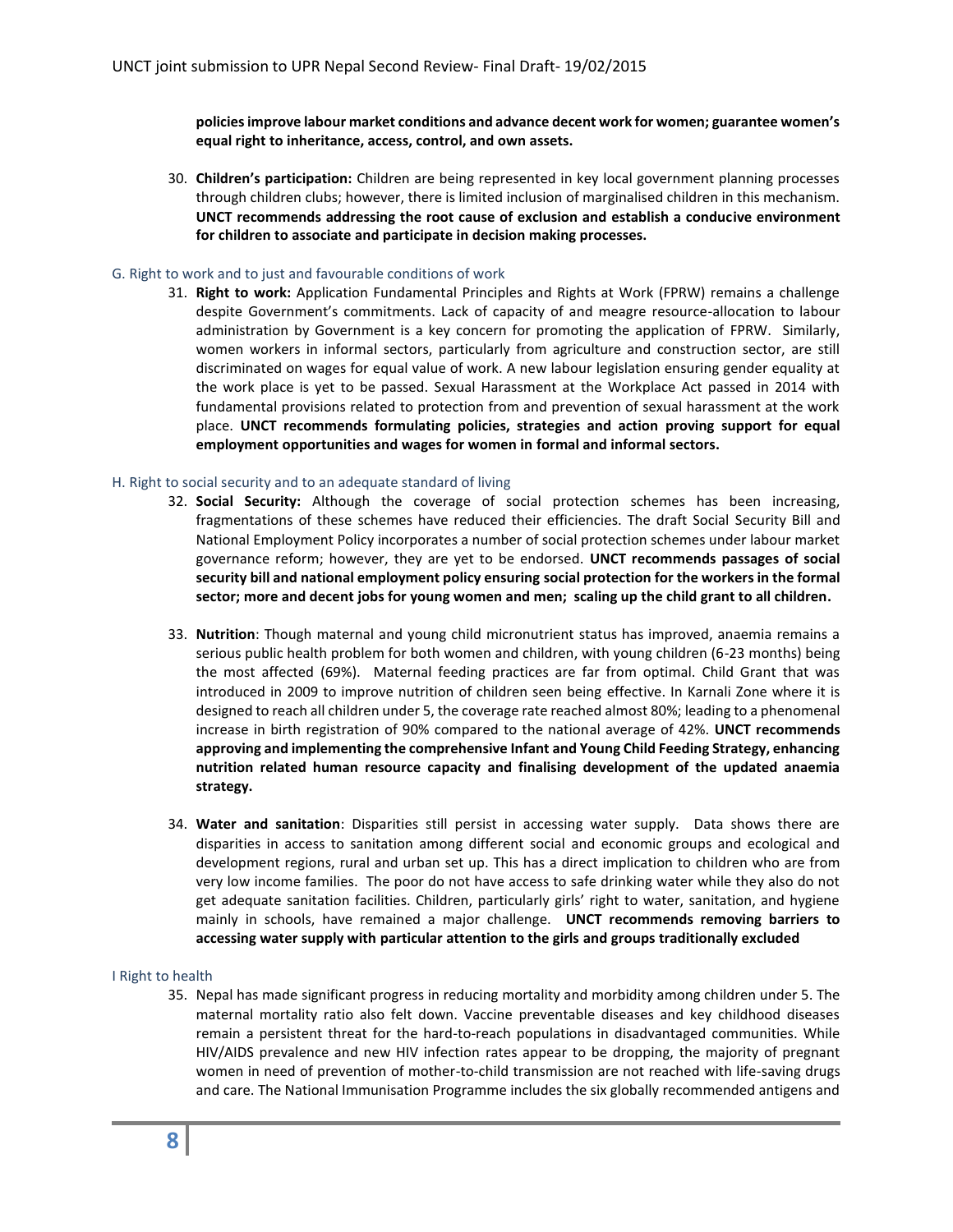Government is expanding the programme progressively, introducing new vaccines. However, in 2014/15 the immunization programme was affected by a shortage of vaccines.

- 36. In an average 58% of women receive antenatal care from a skilled provider<sup>22</sup> but there are differences in access among caste and ethnic groups. 82% of Newari 80% of Hill Brahmin women had at least four antenatal visits during their last pregnancy. In contrast just 23% of Terai Dalit women and 34% of Muslim women receive full antenatal care. Whether or not women receive healthcare is often dependent on them being given permission by their husbands or other men in the family to visit a health facility. **UNCT recommends ensuring universal coverage of vaccinations, improved access to skilled attendance at births in remote and disadvantaged areas, and accelerate progress in newborn care. It is also recommended to scale-up prevention of parent-to-child transmission services through improved detection of women living with HIV and provision of ART to those in need.**
- 37. **Sexual and reproductive health:** The Interim Constitution guarantees right to reproductive health and reproductive rights as women's right. In two cases the Supreme Court recognized the obligation of government to guarantee the right to information and access to methods of family planning and addressing the issue of forced marriage and sexual violence.<sup>23</sup> It is estimated that a quarter of married Nepalese women have an unmet need for contraception. This is highest among married adolescent girls between ages 15-19 and only 17.6% of married adolescents have access to reproductive health services<sup>24</sup>. A 2007 policy on Adolescent Sexual and Reproductive Health established "Adolescent Friendly Health Services" however more efforts are needed to ensure quality services. Uterine prolapse affects a large number of women<sup>25</sup> the majority of whom state that violence was a contributing factor.<sup>26</sup> **UNCT recommends ensuring information and access to quality sexual and reproductive health services for every women and girl, particularly the most marginalized.**

#### **J. Right to education**

- 38. Government reports significant improvement in access to primary and secondary education27. However, still a lot needs to be done to reduce drop-out rates and repetition rates, increase transition rates, reduce gender disparity in the most disadvantaged districts, and improve the quality of education. The ratio of women to men at the higher-secondary level is 0.91 and at the tertiary level is only 0.71. There is still a considerable gap between literacy rates of rural males and females with 91.89% of males but 76.26% of female literacy.
- 39. Inequitable access to quality education remains. Data shows that children from poor, remote, low caste, disadvantaged ethnic families, and children with disabilities have disproportionately low enrolment rates. A Dalit woman in the Terai, for example, has on average only 0.86 years of schooling, compared to the national average of  $6.46$  years<sup>28</sup>. School drop-out rates are a concern with net enrolment rate of 95.6% in primary school falling to 72.6% at lower secondary and 54.9% at the secondary level. Progress has been impressive in access and participation in Early Childhood and Educational Development. However, only 16% of children living in the poorest households attended early childhood education compared to 50% from the richest. The quality of education remains a significant challenge. Only 44% of students taking the Grade 10 School Leaving Certificate in 2014 passed, and only 28% in public schools.
- 40. Government has adopted a strategy and number of incentive schemes to promote access to education, however there has been significant delay over the amendment of Education Act. **UNCT recommends**

 <sup>22</sup> Nepal Demographic and Health Survey2011

<sup>23</sup> Lakshmi Dhikta & Others v. Government of Nepal and Prakash Mani Sharma & Others v. Government of Nepal

<sup>24</sup> Nepal Demographic and Health Survey2011

<sup>25</sup> UNFPA, TUTH,2006 Status of Reproductive Morbidities in Nepal

<sup>26</sup>UNFPA, MOHP 2013 health related quality of life of women suffering from pelvic organ prolaspe before and 9to 11 months after surgical interventions.

<sup>27</sup> Ministry of Education's Annual Consolidated Report 2013/14

<sup>28</sup> Nepal Demographic and Health Survey2011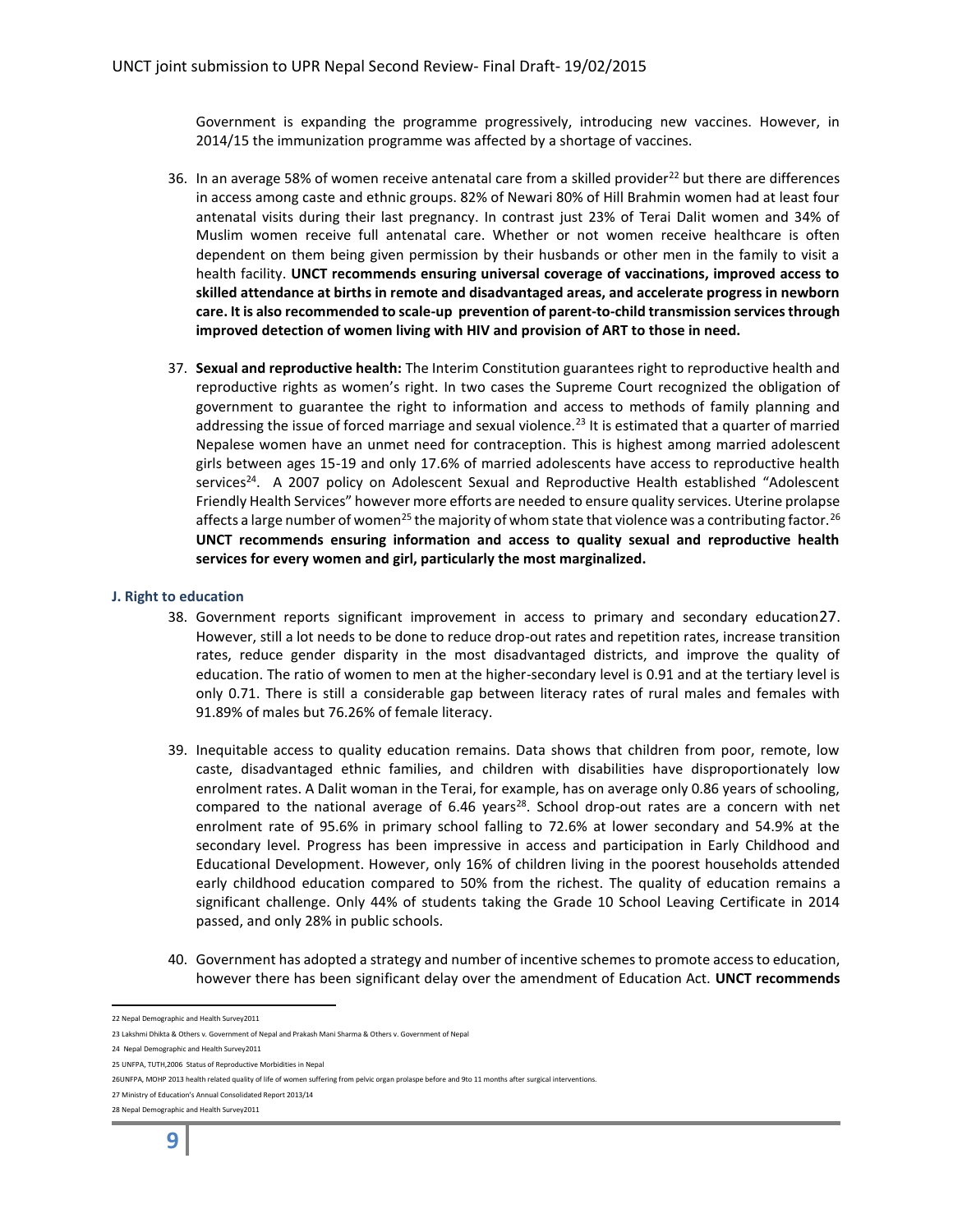**revising Education Act; implementing National Education Equity Strategy; allocating resources to the sector with an equity focus, including for reducing gender disparity at all levels of education; prioritizing early childhood development as well as addressing poor quality of education**

## L. Persons with disabilities

- 41. There is a lack of credible, disaggregated data on disability. The definition and classification of disability adopted by Government for the census is not in line with WHO standards. Therefore, the percentage of people with disabilities is expected to be much higher than reported. The existing laws and policies require revision. Furthermore, enforcement of existing laws and regulations is generally weak which is partly due to a lack of financial and trained human resources.
- 42. For both access and attainment, the most dramatic disparities are found among children with disabilities. While some children with a range of disabilities are in enrolled in school, they make up only 1% of total primary enrolment, and increasing lower percentages for lower secondary and secondary school. Children with disabilities are 16%less likely to access school than children without disabilities. Disability had the strongest negative effect on attainment as compared to all other variables.
- 43. There remains a strong social stigma associated with disabilities and a tendency for families to hide their disabled members from public view. Women and young girls with disabilities face particularly high levels of discrimination and neglect. Where children have intellectual, developmental, psychosocial or multiple disabilities, poor families struggle especially to manage the care of the family and other children as well as children with disabilities, and in a 2011 study, some reported resorting to simply locking their disabled child in a room or tying them to a post. **UNCT recommends removing legal and practical barriers (physical infrastructure, widespread stigma, inadequate registration, limited resource allocation, lack of access to inclusive services, including education and employment) for persons with disabilities.**

## M. Minorities and Indigenous Peoples

44. Government is yet to endorse the National Action Plan with adequate resources to implement ILO Convention 169. Supreme Court issued directive order in April 2013 to ensure effective participation of IPs in the Constituent Assembly, however, the order is yet to be implemented. Nepal needs to develop national guidelines on consultation mechanism with IPS and their representative organization to promote the Free, Prior and Informed Consent (FPIC). **UNCT recommends endorsing the National Action Plan with adequate resources and effective mechanism to implement the ILO Convention 169.**

## N. Migrants, refugees and asylum seekers

- 45. **Migrant workers:** The enforcement of the Foreign Employment laws and establishment of mechanisms has contributed towards promoting migration governance. The labour village established in 2014 is expected to strengthen migration governance, however many challenges prevalent in closing the gaps in the structural mechanisms, building capacity of service providers and regulators and better coordination. A uniform and compatible database system across all institutions is needed, particularly consisting of required fields. The terms and conditions offered to migrants in the labor permit do not match with actual terms and conditions at the destination. Government faces challenge to regulate the recruiting agencies adequately. In an average 3 dead bodies are coming per day from destination countries due to inconsistent terms and conditions, poor and unsafe working conditions and inadequate information to migrants pre-departure. Government need to have bilateral labour agreement with key destination countries.
- 46. Complaints handling procedure are conducted without any standard operating procedure leading to inconsistencies in handling individual and institutional complaints. Irregular migrants have no avenues for complaint and are not entitled to any type of compensation from the state.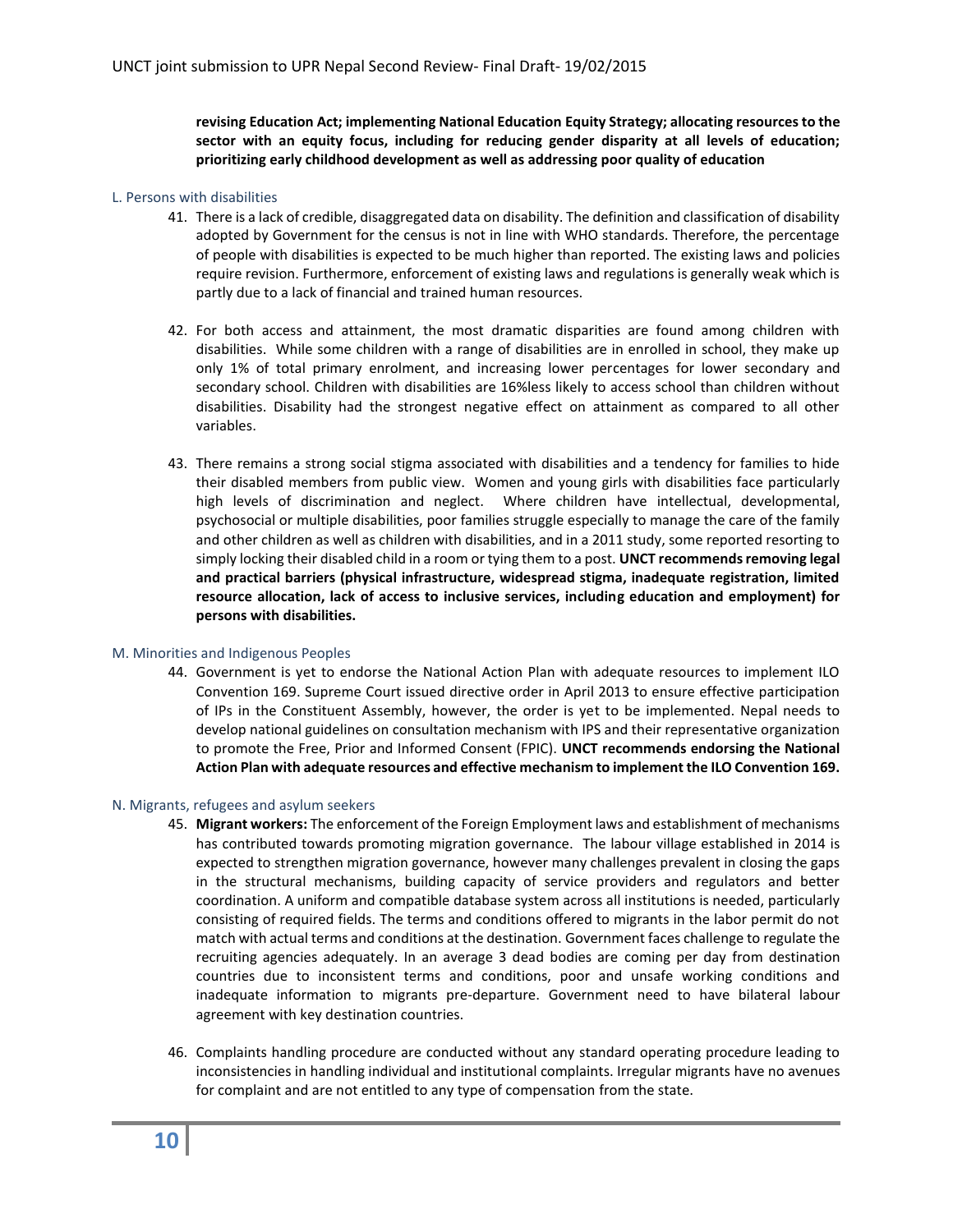- 47. There are contradictions between the Foreign Employment Act, 2007 (and its Regulations) and the 2012 Foreign Employment Policy, particularly in promoting good governance in migration management with strong monitoring and evaluation mechanisms. Government is yet creating interministerial coordination. Nepal needs to take necessary initiative to develop gender responsive labour migration policies and legal framework. Violence against women during the migration cycle is not addressed adequately. **UNCT recommends government to develop and enforce ethical recruiting guidelines ensuring labour recruitment process corresponding international ethical principles including gender responsive migration and social protection for the migrants.**
- 48. **Refugees and asylum seekers:** Nepal has hosted large number of refugees for over 60 years. Tibetans arriving before 1989 and their descendants are recognized as refugees. Tibetan new arrivals are granted safe passage through its territory to India. In 1995, Government issued Refugee Certificates to Tibetan refugees 16 years old and older. Today, a significant number of Tibetans lack any form of individual identification which poses significant problems in every aspect of their daily life.
- 49. Bhutanese refugees have resided in camp settings in Nepal since 1990. Since large scale group resettlement programme began in 2007, over 94,500 refugees resettled. At the end of 2014, 23,059 remain in the camps. Resolving the situation for refugees who will not resettle is a pressing issue.
- 50. Urban refugees and asylum-seekers also seek protection in Nepal. In 2014, Nepal hosted 137 asylumseekers and 431 recognized refugees awaited a durable solution.
- 51. Nepal does not have a refugee legal framework. Refugee status determination is conducted by UNHCR for individual asylum seekers. Nepal considers refugees as irregular migrants and imposes a five USD per day fine to all persons overstaying visas irrespective of refugee status. Refugees are expected to pay these fines before they may leave the country lawfully. However, Government grants visa fine waivers on an occasional *ad hoc* basis for refugees departing on resettlement. Urban refugees and asylum-seekers face risks of arrest and detention in Nepal for violation of immigration offences if they enter the county unlawfully or overstay their visas. **UNCT recommends adoption of national asylum legislation in line with international standards; carrying out comprehensive registration of longstaying Tibetans refugees to issue them proper identity documents; pursue efforts for finding durable solutions for remaining refugees from Bhutan; and exemption of refugees and asylumseekers from visa fines.**
- 52. **Statelessness**: Citizenship certificates help ensure access to fundamental social, economic, and political rights. It is estimated up to 4.3 million Nepalis lack citizenship certificates with women, children, and marginalized communities most affected. **UNCT recommends ensuring all eligible persons are issued citizenship certificates in an accessible, affordable and timely fashion, to reduce the risk of statelessness.**

## P. Right to development and environmental issues

53. Nepal is highly exposed to multi-hazards including earthquakes, floods, droughts and landslides. National Disaster Risk Management strategy includes a set of guidelines. In addition, a separate component on climate change adaptation and disaster risk reduction appears in the Water, Sanitation and Hygiene programme document. **UNCT recommends incorporating issues related to the preparedness and impact of disasters, especially on children, women and other disadvantaged groups into the development agenda, introducing policies and practices for facilities ensuring resistance to natural disasters, including safe spaces for potential survivors.**